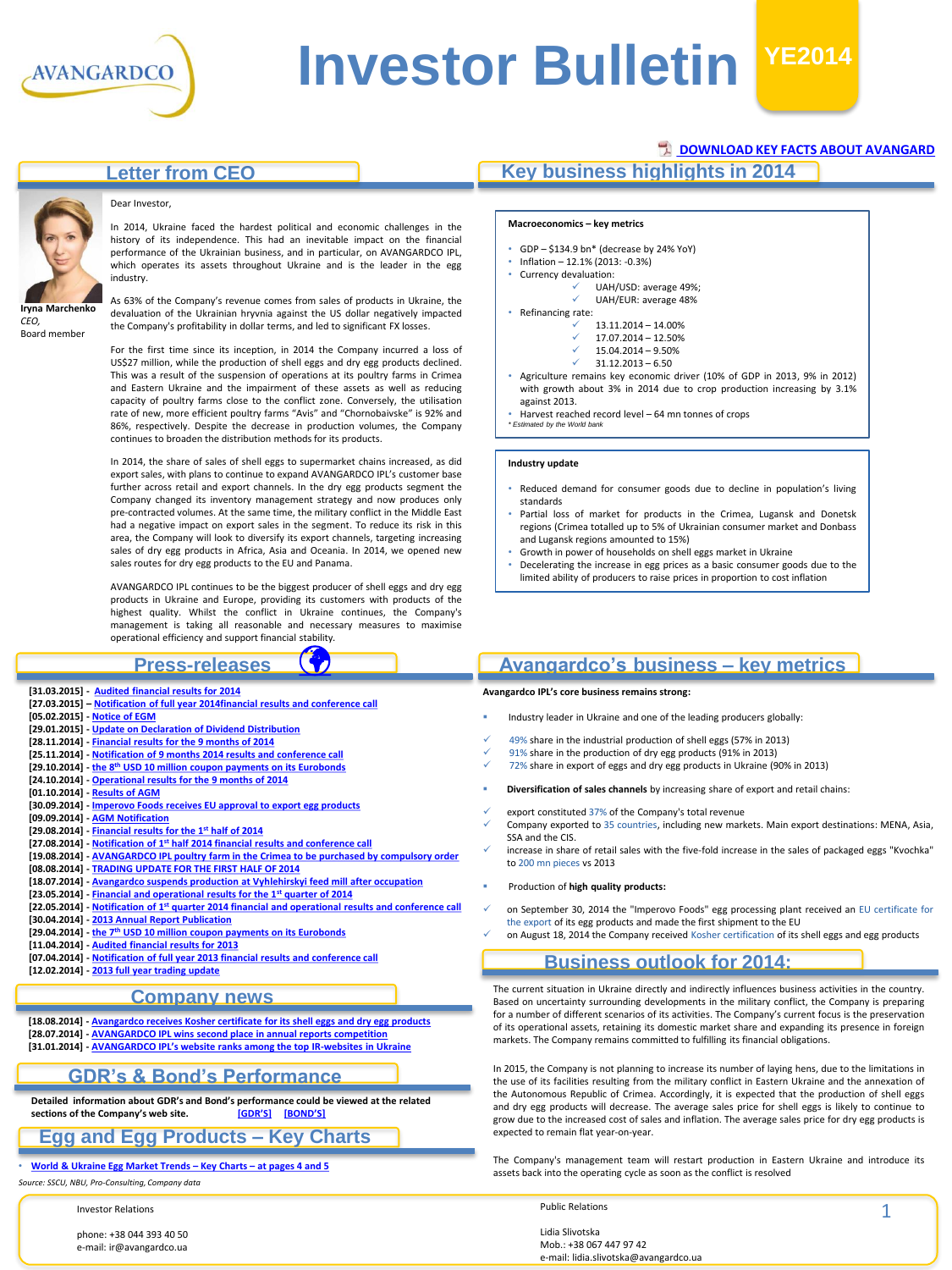## **Investor Bulletin 2011 YE2014**

**Production Results – Key Charts**



#### **Diversified sales structure**

#### **Eggs sales to third parties by volume, % Egg products sales by volume, %**



Source: Company data



AVANGARDCO

#### **Financial Results – Key Figures**

| \$'000                 |                                   | 2013       | 2014      | change,<br>% |
|------------------------|-----------------------------------|------------|-----------|--------------|
| Revenue                |                                   | 661,202    | 419,618   | (37%)        |
|                        | Average shell egg price, UAH/egg  | 0.69       | 0.77      | 12%          |
|                        | Average shell egg price, USD/egg  | 0.086      | 0.065     | (24%)        |
|                        | Average egg products price USD/kg | 7.64       | 6.29      | (18%)        |
| Cost of sales          |                                   | (429, 695) | (314,001) | (27%)        |
|                        | Cost per egg, UAH/egg             | 0.42       | 0.55      | 31%          |
|                        | Cost per egg, USD/egg             | 0.053      | 0.047     | (11%)        |
|                        | Cost per egg products, USD/kg     | 4.57       | 4.12      | $(10\%)$     |
| <b>Gross profit</b>    |                                   | 266.665    | 120,981   | (55%)        |
| <b>Net Profit/Loss</b> |                                   | 238,084    | (26, 918) | (111%)       |
| <b>EBITDA</b>          |                                   | 303,616    | 129,497   | (57%)        |
| EBITDA margin          |                                   | 46%        | 31%       |              |

• the decrease in the consolidated revenue was primarily due to the Ukrainian hryvnia devaluation against the US dollar by 49% in 2014, decrease in sales volumes of eggs and egg products as well as the decline in the sales price of dry egg products by 18% YoY. However, the average sales price of shell eggs in the Ukrainian hryvnia increased by 12% YoY to 0.77 UAH per unit (excl. VAT), the national currency devaluation offset this positive effect on financial result. The increase in export sales of shell eggs coupled with growth of sales to retail chains has partially offset the decline in the Company's consolidated revenue;

• the influence of the devaluation factor resulted to decrease in total cost of sales in the US Dollars by 27%, cost per egg by 11% and cost per egg product by 10%, however the cost per egg in the Ukrainian hryvnia increased by 31% due to higher fodder prices and other components;

• net loss includes a one-off impairment charge on assets in Crimea and Eastern Ukraine with write-off of trade accounts receivables and inventories of these facilities, reserves on doubtful debts and other of US\$42.3 mn, losses on foreign exchange of US\$71.3 mn and other

*Average FX UAH/USD* 1Q13 1Q14 <sup>∆</sup> 2Q13 2Q14 <sup>∆</sup> 3Q13 3Q14 <sup>∆</sup> **4Q13 4Q14 <sup>∆</sup> <sup>2013</sup> <sup>2014</sup> <sup>∆</sup>**

7.993 8.863 +11% 7.993 11.696 +46% 7.993 12.577 +57% 7.993 14.434 +81% **7.993 11.910 +49%**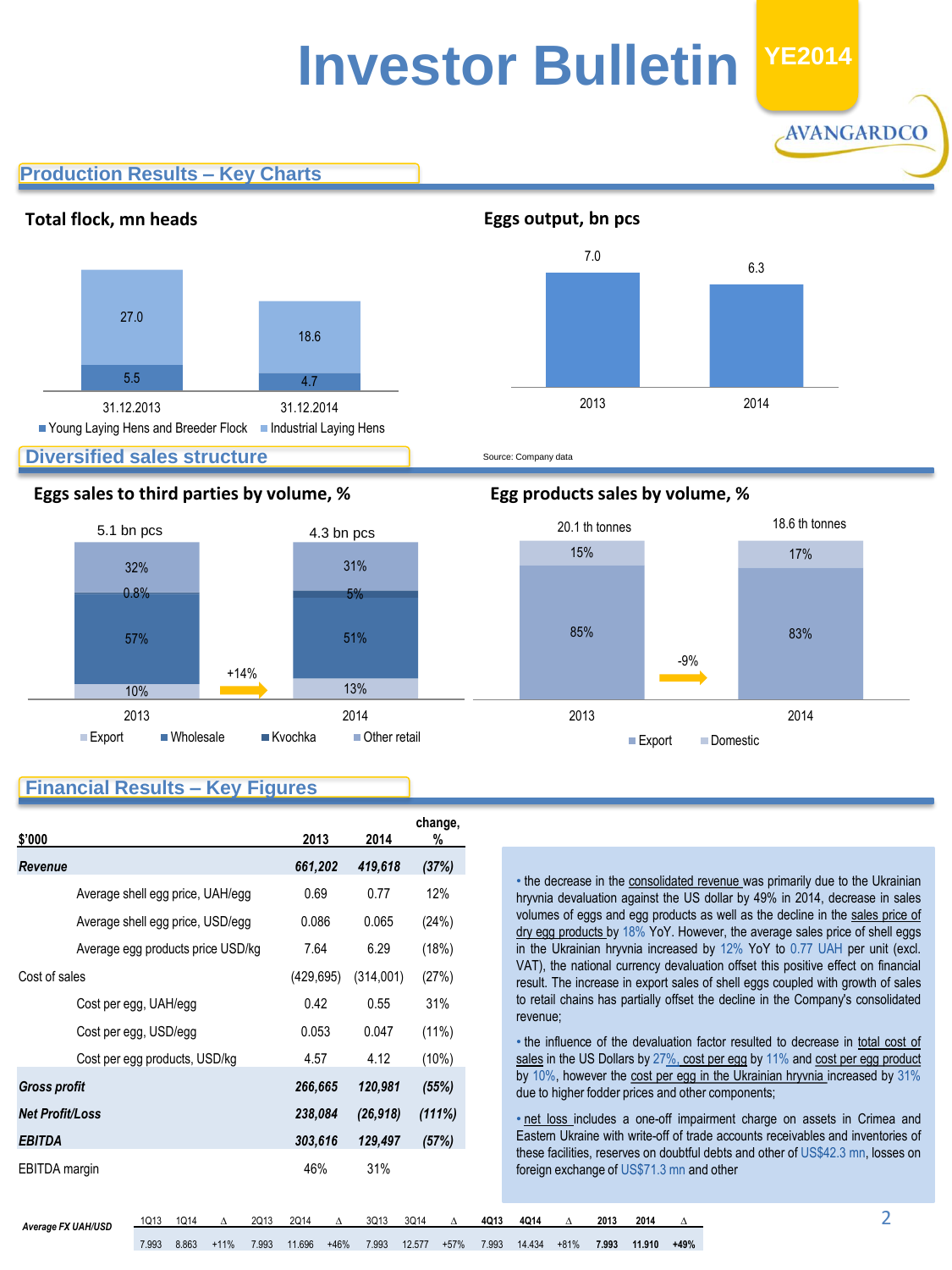## **Investor Bulletin H1 YE2014**

#### **Why to Invest in Avangard**

- **#1 eggs producer in Eurasia by poultry flock\***
- **#1** in Ukraine: 49% share in the industrial production of shell eggs in 2014; 91% share in the production of dry egg products in 2014
- Vertical integration ensures effective cost control
- State-of-the-art poultry facilities with production facility to 30.1 mn laying hens and 8.2 bn eggs per year
- **Eggs processing plant Imperovo with processing capacity of 6** mn eggs per day
- Export to 35 markets during 2009-2014
- **Received permission to export to EU**
- \* *by World Poultry Magazine*

#### **Securities - General Information**

**GDR\ADR's Bonds** 

ordinary shares in the form of GDRs

Finalization of new capacity expansion programs

**Deal Size** 1,437,500 new

**Stock Exchange**

**Use of Proceeds**

| GDR's\ADR's                                     |           |
|-------------------------------------------------|-----------|
| Receipts outstanding, as of 30/06/11, pcs.      | 1,437,500 |
| Avrg trading volume per day, in H1 2011<br>pcs. | 67,334    |
| Market Cap as of 30/06/11, \$mln                | 1,067     |
| Free float, %                                   | 225       |

**Ticker AVGR Format Reg S** 

**Proceeds** USD 208 m **Listing LSE** 

**Rating**

LSE **Amount, \$ mln**

| Shareholder Structure - (            |                                                                                            |
|--------------------------------------|--------------------------------------------------------------------------------------------|
| 22.5%<br>77.5%                       | London<br><b>Stock Exchange</b><br>LISTED<br><b>STANDARD</b><br><b>DEPOSITARY RECEIPTS</b> |
| . Ukrlandfarming PLC<br>• Free Float |                                                                                            |

• *In September 2011, with the goal to restructure and rationalize his ownership in agricultural assets Mr. Bakhmatyuk made a decision to transfer his 77.5% shareholding in Avangardco IPL to Ukrlandfarming PLC.*



#### **Bond's Performance -**

**Offer Price**  $$15.0$  per GDR **Issue** 

200

**Maturity** 29 October 2015

**Coupon** 10%, payable semi-

annually in arrears on 29 Apr and Oct commencing on 29 Apr 2011

AVANGARDCO

B (Fitch Ratings)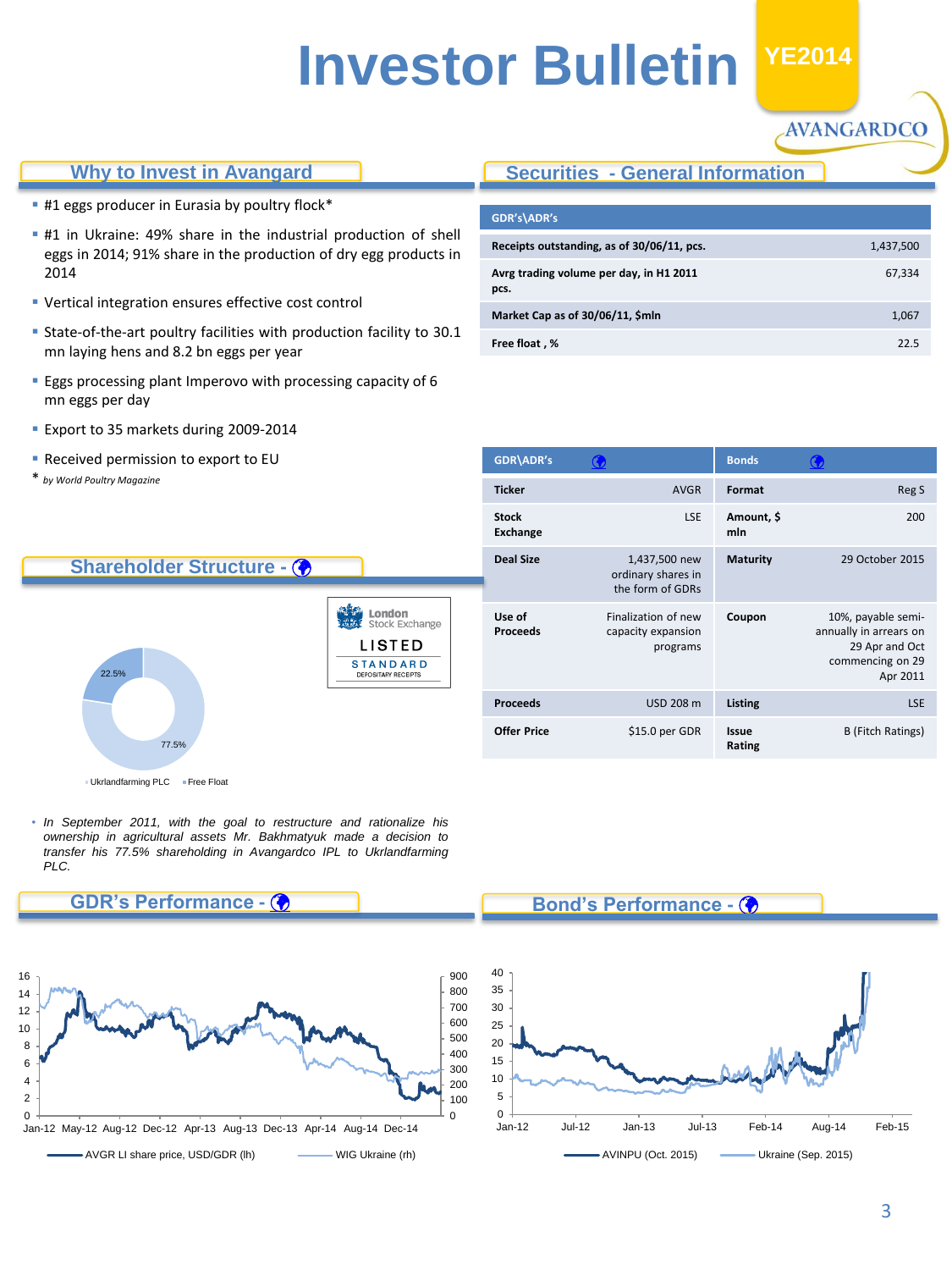## **Investor Bulletin YE2014**

AVANGARDCO

**World Egg Market Trends – Key Charts**



#### **Egg and egg products production in Ukraine**



Egg products (dry&liquid) production, th tons

*\*Ukraine excl. Crimea. In 2013 share of Crimea in total production of eggs was 3%.*

#### **Structure of World Imports of Eggs and Egg Products in 2014E, \$ mn**



\* Key destinations for Avangard export

- Growing world eggs and egg products market
- Growth in egg products trade is driven by demand from food, confectionary and bakery industries globally
- Emergence of middle class in MENA and Asia will further drive consumption of eggs/egg products in the region
- In 2009-2014 the Company exported to 35 markets in MENA, the Far East, SSA and the CIS, which represent 39% of total global consumption potential 4
- <span id="page-3-0"></span>Export strategy aimed to expand key markets: MENA , Asia, Africa, the CIS and enter the EU